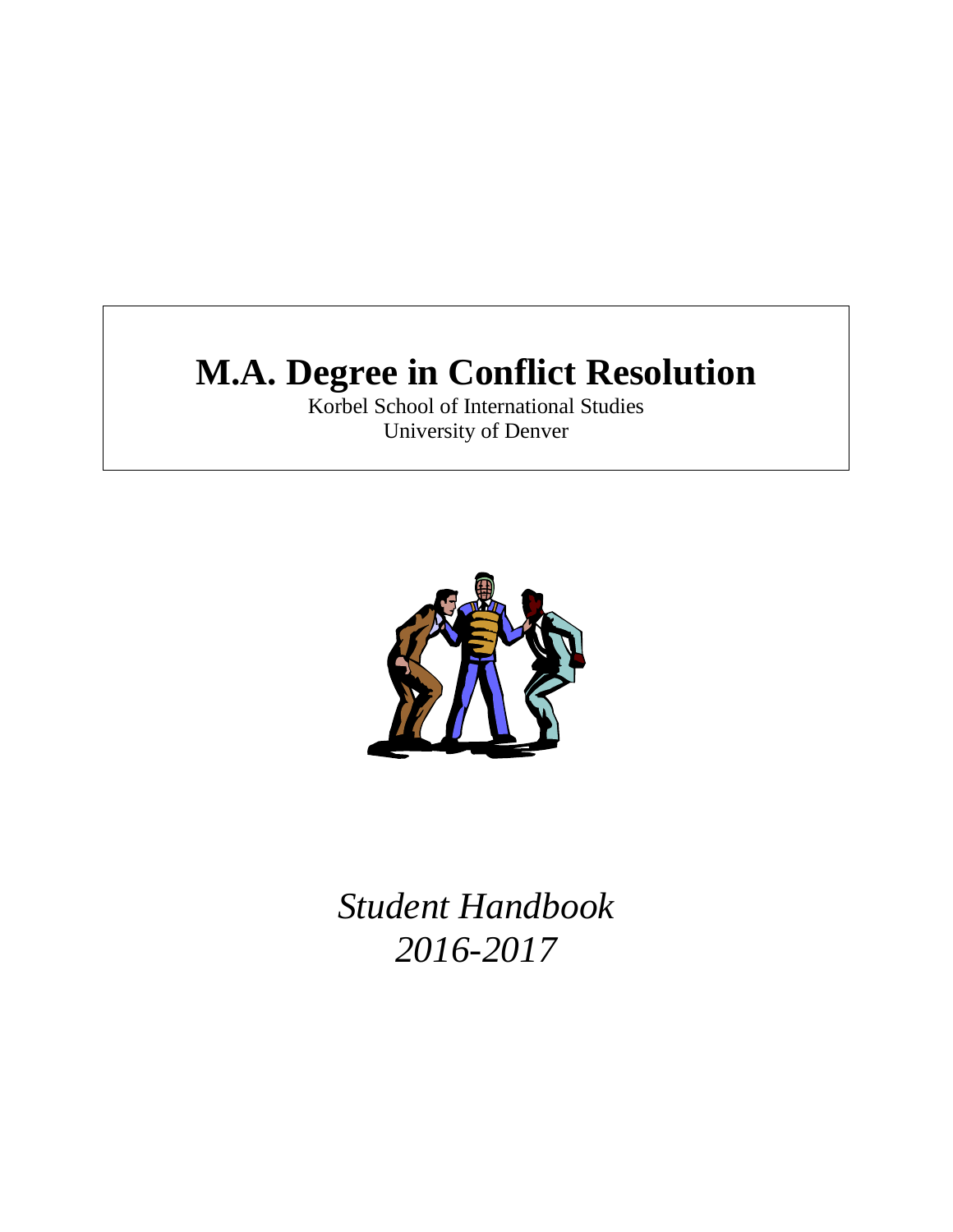## **A word from the Program Director….**

The world is full of turmoil and social tension—from disputes in the workplace to incidents of family related violence; from school bullying to neighborhood arguments; from politics to terrorism to war. Divisiveness, anger, and rage prey on our fears, sap our energy, and limit the development of humanity. These petulant conditions exist to a large extent because the forces of social life play to power politics and conflict escalation. Such strategies dominate creative non-adversarial, de-escalation processes that would bring calmness and efficiency into our world. The problem is not necessarily one of deliberately choosing to fight rather than engaging in useful dialogue and discussion. Rather, the problem stems from instinct, ignorance and the lack of technical tools for activating conflict resolution processes.

 Conflict Resolution is a mindset, an analytic perspective, and a set of skills emphasizing critical thinking and creative approaches to solving social problems. At the broadest level, it is designed to structure a sense of stability and security to build energy and enhance human progress.

 Conflict Resolution understanding and skills are necessary to global survival in the 21<sup>st</sup> Century! At the Conflict Resolution Institute we emphasize a broad approach to human cooperation—in politics, professional work, and personal relations—to promote unified understanding that helps build skills and experience through mediation, negotiation, and facilitation leading to practical application.

 Throughout your graduate education, be mindful of the intellectual rewards of studying Conflict Resolution and consider how your training will make an impact on the world, but remember as well, the procedural features of University life that will help you reach that point.

That's the purpose of this booklet. Please consult it often—it has answers to registration, curriculum, and graduation credentials. For other University of Denver policies, consult the Graduate Policy Manual [\(http://bulletin.du.edu/graduate/gradpolicy/](http://bulletin.du.edu/graduate/gradpolicy/) 

> Karen A. Feste, Ph.D. Professor and Founder [kfeste@du.edu](mailto:kfeste@du.edu)

**Conflict Resolution Graduate Student Association** Email: [crgsa@du.edu](mailto:crgsa@du.edu)  Facebook: [www.facebook.com/crgsa.](http://www.facebook.com/crgsa) DU Portfolio: [www.portfolio.du.edu/crgsa](http://www.portfolio.du.edu/crgsa)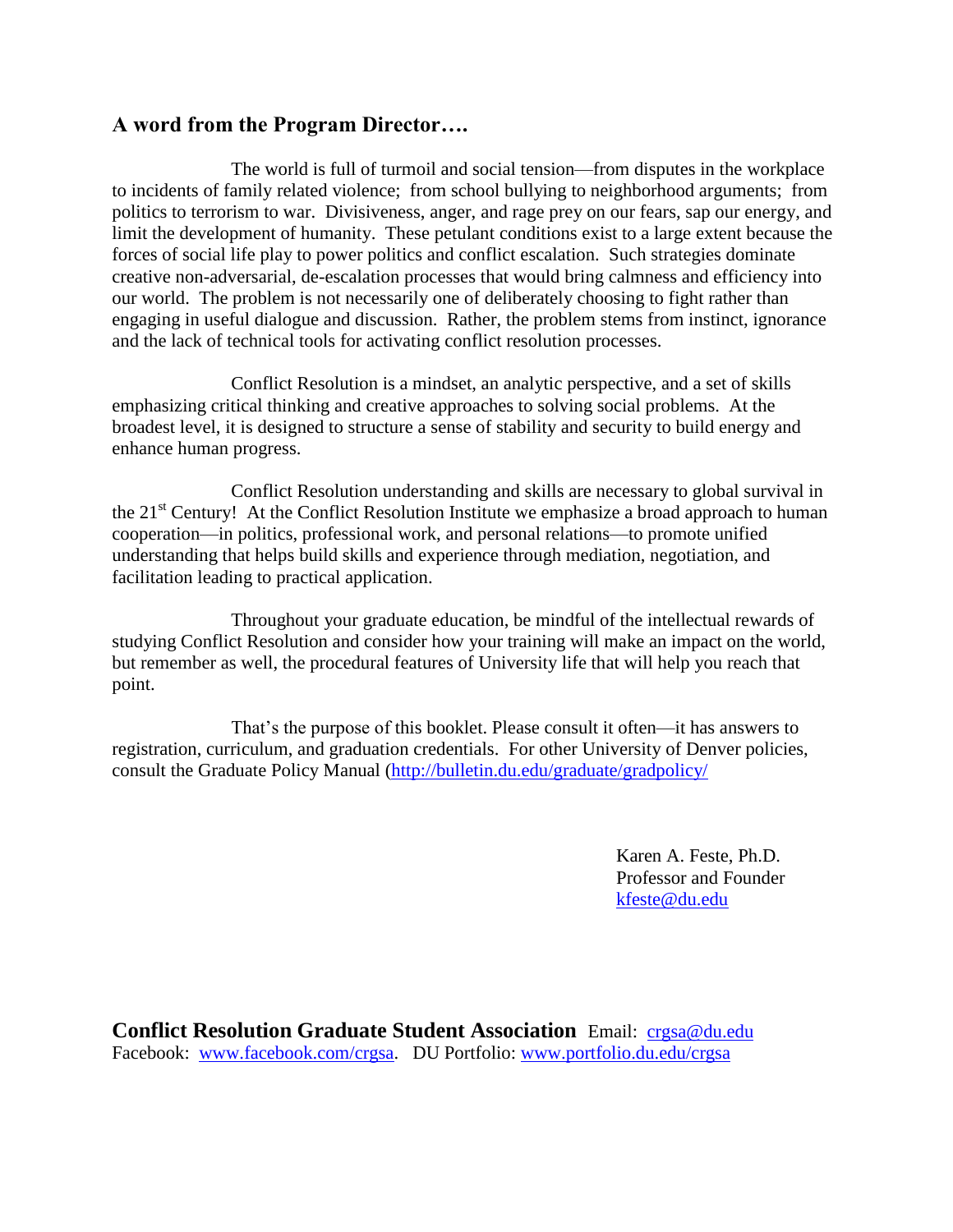## **What is Conflict Resolution?**

Conflict resolution examines environmental and contextual aspects of social relations in confronting problem solving, the tactics used to transform disputes between parties, and new directions of social cooperation.

The emerging field of conflict resolution was one of the major intellectual influences leading to the establishment of the United States Institute of Peace in 1984. By an act of Congress, such an institution "would be the most efficient and immediate means for the Nation to enlarge its capacity to promote the peaceful resolution of international conflict."

Disputant positions in a conflict depend on ideology, power, and goals. Low-power groups may not call for conflict resolution or peace; they want empowerment, change, and justice. More powerful parties may opt to deter, suppress, repress, or control conflict. They want to maintain the status quo. Third-party interveners (Conflict Resolvers) attempt to manage, regulate, and settle conflicts.

## **Our Mission**



## **Professional Training**

The M.A. in Conflict Resolution prepares students for positions of leadership in management, negotiation, and mediation at all levels—from institutional building in developing societies, to corporate settings, and from local government to international organizations and diplomacy. Students who complete the degree will have: (a) an understanding of social problems that allow them to foresee, analyze, and implement trends in conflict management; (b)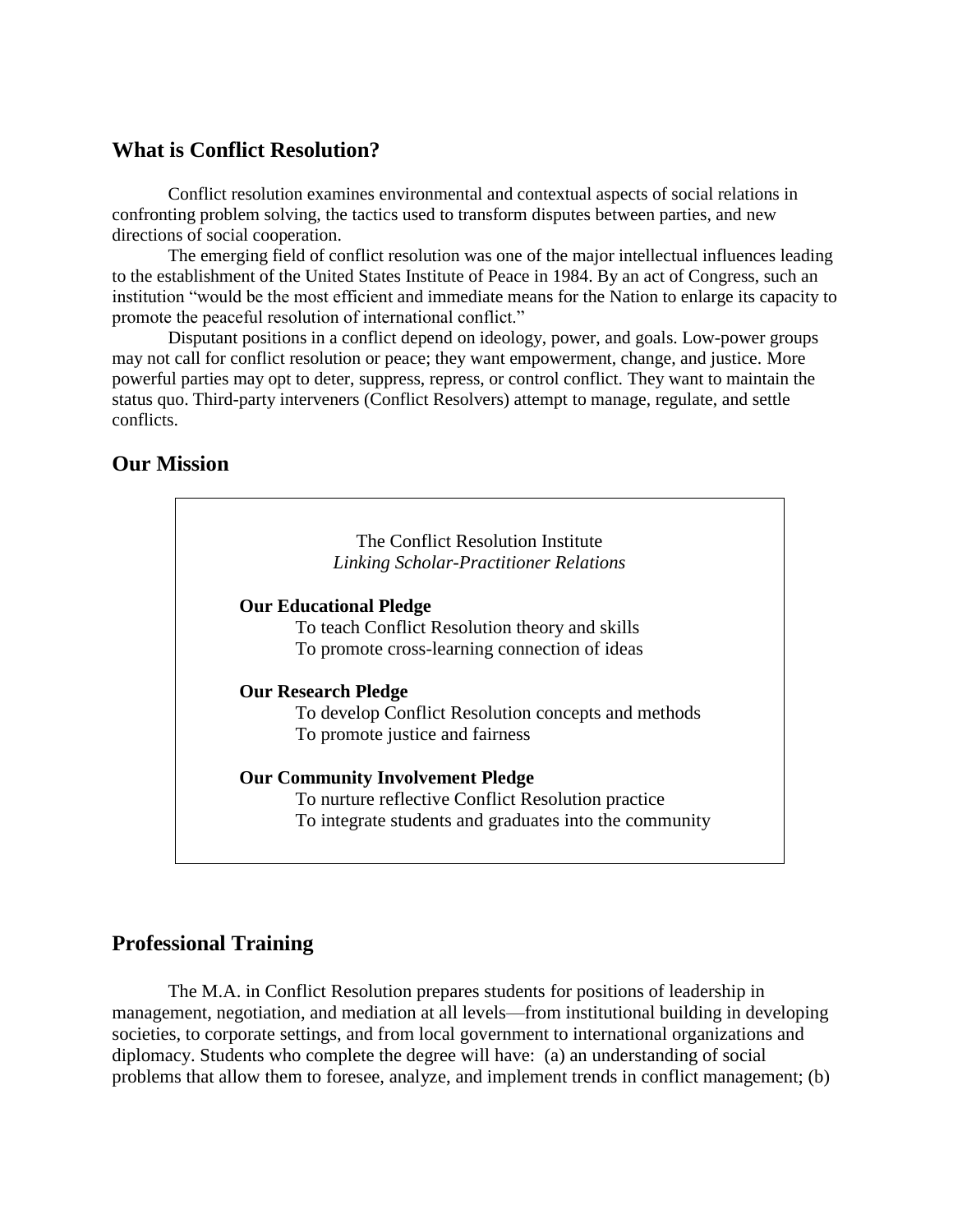a set of technical skills to display creativity in constructing problem solving settings; and (c) an increased social awareness of conflict resolution complexities in culturally diverse groups. The following professional positions in the private sector, government, and non-profit fields are suitable for someone with conflict resolution expertise.

**Mediator**: a third party who helps parties in conflict find solutions to their issues and problems thru Alternative Dispute Resolution.

**Manager:** organizes people in team-work, tasks, time-scheduling, and events. Job requires multiple level coordination activity

**Planner:** analyzes resources, human needs, in social-political-economic climate to structure frameworks for best use of resources in a realistic, mutually acceptable form.

**Counselor:** coaching, caretaking, and therapeutic advice to help individuals solve problems they face in interpersonal relations, at the workplace or schools.

**Trainer:** workshop leaders and facilitators for groups of managers and employees who provide training in Alternative Dispute Resolution techniques.

## **Career Services/Internship Support**

JKSIS Career Web [www.gsiscareerweb.com:](http://www.gsiscareerweb.com/) online job, internship and fellowship listings. For current students and alumni only! You must sign up on the JKSIS Career Web BEFORE you utilize career services.*Please Note:* If you wish to use the Career Center Assistance offered by the Korbel School, for personal counseling and attention, it is mandatory that you attend the three-hour Workshop sponsored by the Center during Fall Quarter orientation. Everyone who has participated will be able to seek assistance from the Center, but not otherwise.

Some funding for out-of-area internships is available through the Korbel School. Check out the internship agreement form/funding application and be sure to get a program support letter from the Con Res Graduate Program director.

#### **M.A. Degree Curriculum** *(62 quarter hours of graduate credit)*

#### **Core Courses** (26 credits required)

INTS 4920 Conflict and Conflict Resolution *(5 credits)* CRES 4221 Negotiation Theory and Practice *( 3 credits)* CRES 4222 Mediation Theory and Issues *(5 credits)* CRES 4225 Conciliation and Reconciliation *(5 credits)* COMN 3000 or 4000 Graduate Level Communication Course *(4 credits)* MGMT 4201,4202,4203,4204,4301,4302,4303,4402 -- Select 2 *(4 credits)*

#### **Practical and Professional Techniques** (4 credits required)

COMM 4701 40-Hour Mediation Training - through University College *(4 credits)* CRES 4961 Professional Development *(0 credit)*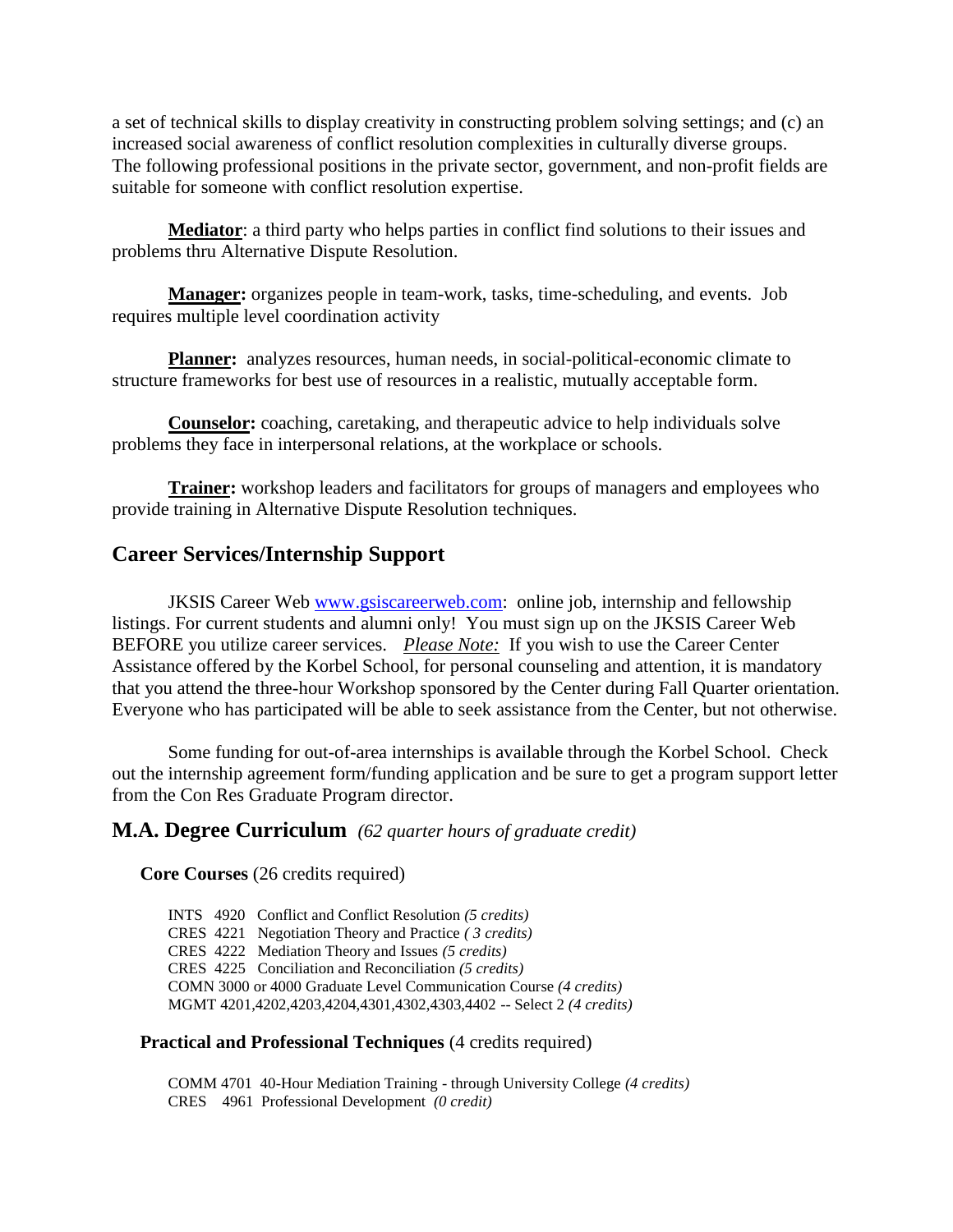**Methodology Training** (5 credits required) CRES 4111 Reflective Practice and Evaluation *(5 credits)*

**Special Topics** (12 credits required; select 4 courses from list below, or substitute courses by permission of graduate director)

**Internship** (required, but registration in CRES 4981 is not) CRES 4981 Internship *(1-5 variable credits)*

**Practicum** (3 credits required) CRES 4971 Practicum *(3 credits)*

 **Thesis** (optional) *(up to 5 credits)* CRES 4995 Thesis Research *(1-5 maximum variable credits)*

#### **Core Courses**

*Purpose: To become familiar with academic concepts and theories, research and empirical findings; plus practical techniques applied to Conflict Resolution.* 

#### **INTS 4920 Conflict and Conflict Resolution** (5 credits)

A course focusing on literature drawn from diplomatic history, sociology, psychology, organizational behavior, and international politics; on theories of conflict and conflict resolution, including holistic approaches, socio-cultural conditioning and norms, and personality influences as alternative means to understanding negotiation and bargaining in varying contexts. Students apply practical fundamentals of negotiation and particular problem-solving techniques. *Take first term of enrollment*.

#### **CRES 4221 Negotiation Theory & Practice** (3 credits)

The course presents the theoretical groundwork for understanding the nature, strategy and tactics of various negotiation approaches including the role of time, information and power in negotiation situations, and an understanding of the way ethics, perceptions, and communication forms affect negotiation process and outcomes. *Take first term of enrollment.* 

#### **CRES 4222 Mediation Theory and Issues** (5 credits)

An analysis and critique of the nature and role of third parties in conflict intervention, including conciliator, arbitrator, facilitator, monitor, and trainer. Theoretical perspectives and case studies are used to understand the situations where third parties operate, what values and resources they bring, and how power issues affect mediator functioning. Ethical guidelines are also considered. *Prerequisite: INTS 4920*

#### **CRES 4225 Conciliation and Reconciliation** (5 credits)

Builds on concepts and themes introduced in Mediation Theory and Issues, including further analysis and critique of the roles of third parties in conflict intervention. Values, motives, resources, and third-party competencies are considered, along with ethical guidelines and the issues of power, neutrality, gender, and culture as they affect third-party functioning. *Prerequisite: CRES 4222*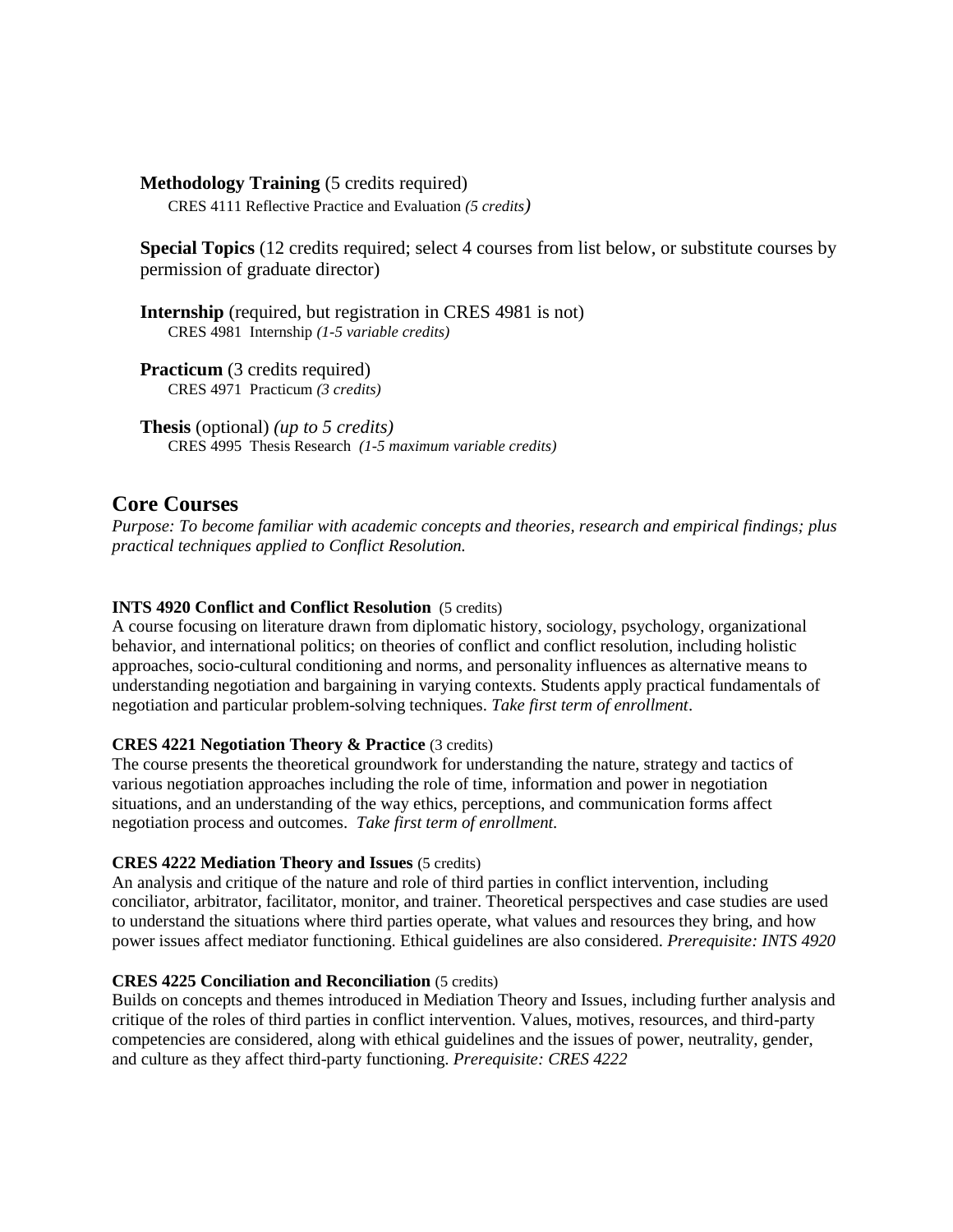#### **COMN XXXX 1 Course at 3000 or 4000 Graduate Level Required** (4 credits)

Please note: As a Conflict Resolution student, you are not always guaranteed registration in advance and may be waitlisted until the term begins. COMN 4310 Communication and Collaboration, should be taken if available, COMN 4020 Relational Communications, COMN 4700 Identity and Relationships are strongly recommended. Check with Graduate Director for approval on other courses.

#### **MGMT 4201,4202,4203,4204,4301,4302,4303,4402 Select 2 @ 2 credits each\*** (4 credits)

Focuses on development of management skills in organizations. These courses bring together concepts from organizational behavior, organization dynamics, change management, and dispute resolution. \*Please contact Lisa Bradley, Graduate Academic Services at Daniels for special permission to register for this class (GradBus.Advising@du.edu).

## **Practical and Professional Training**

*Purpose: To learn how to apply mediation processes in a practical setting and be exposed to the skills, values, and norms needed to perform professional roles in the Practitioner community.*

#### **COMM 4701 40-Hour Mediation Training** (4 credits)

A workshop through University College taught as a 5-day intensive training, allowing the student practical applications and evaluation of their work. This course meets the State of Colorado certification requirements to practice as a mediator. Register through University College (contact Molly Rogers at 303-871-3857). Ucol enrollment and tuition is separate fro DU traditional rates—the 12-18 flat fee does not apply, nor do overload fees. **(Course may be waived if proof of similar Mediation Training off campus is provided in advanced. Waivers do not reduce course credits required for graduation.)** 

#### **CRES 4961 Professional Development** (0 credit)

A socialization experience to develop specialized knowledge and lessons learned through association with mentors, networking with practitioners, and observing conflict resolution processes. A student enrolls for Professional Development for the first three quarters of academic terms (normally fall, winter, spring terms) and is assigned a grade of "P" in the final quarter of registration once all documentation is submitted. *Note*: the University does not grant graduate level credit for such training.

## **Methodology Training**

*Purpose: To learn how to conduct conflict assessment; how to structure an investigation of conflict resolution issues; and how to analyze data.* 

#### **CRES 4111 Reflective Practice and Evaluation** (5 credits)

A course designed to teach the tools for making conflict theories of practice explicit—including observation methods and interviewing techniques and preparing a grant proposal; to explore different methodologies for testing theories; and to examine ways that research modifies theory.

## **Special Topics**

*Purpose: To explore conflict resolution innovations primarily in practical applications. Note: other courses in affiliated academic units on campus may be substituted by Graduate Program director approval.*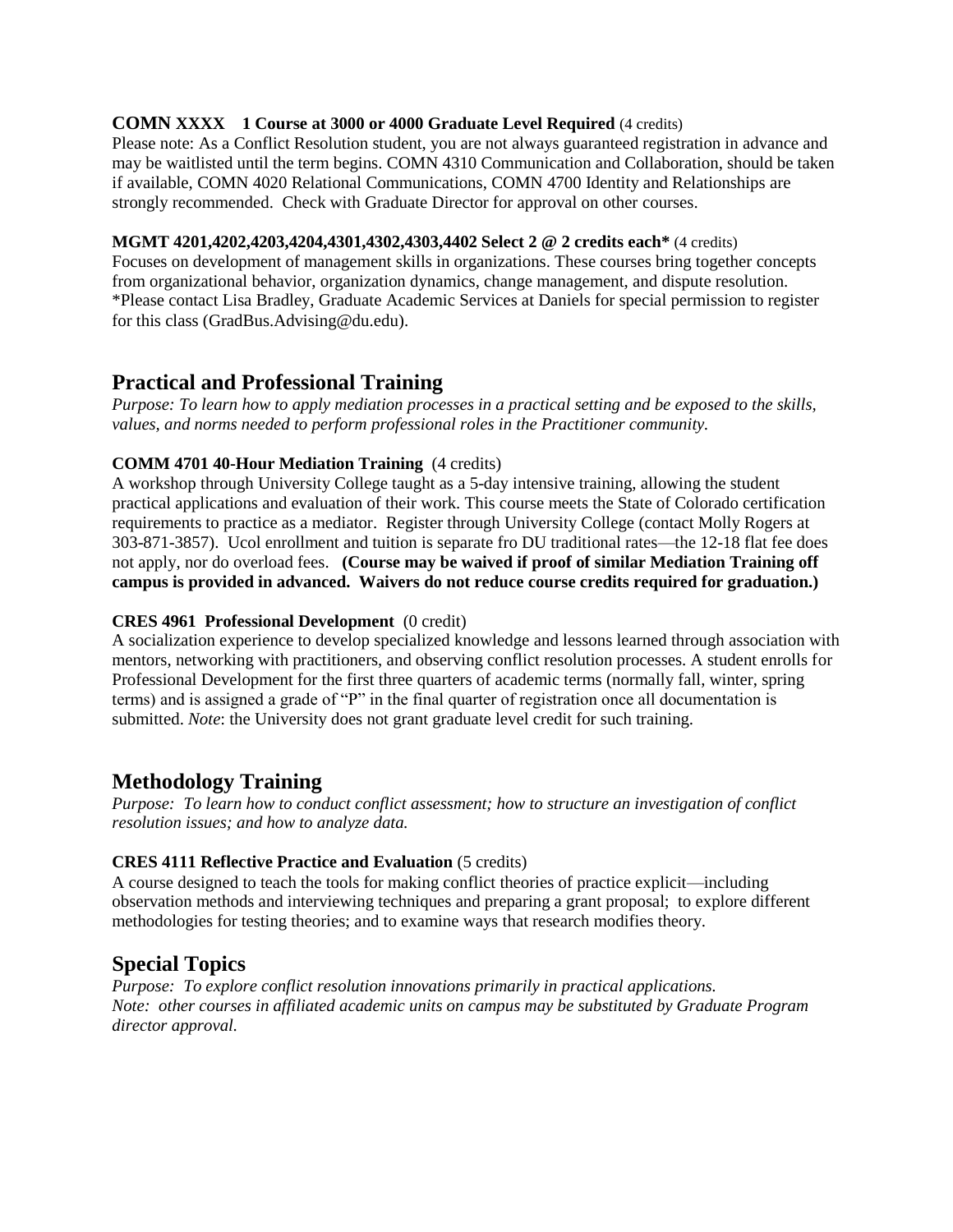#### **CRES 4333 Resolving Contentious Public Issues** (5 credits)

The course examines the range of processes used to address environmental and public policy conflict, noting the tradeoffs in matters of substance, and resolution procedures. Negotiation and mediation approaches are studies along with ethical issues

#### **CRES 4400 Restorative Justice** (3 credits)

The course explores four leading Restorative Justice practices—Victim-Offender Mediation, Conferencing, Talking Circles, and Truth Commissions—to understand how needs of victims are addressed, and embracing notions of forgiveness, reconciliation and social healing within a set of principles based on social justice.

#### **CRES 4410 Intractable Conflict** (3 credits)

The course is focused on factors that lead to intractability, along with strategies for violence prevention and conflict transformation. Conflict mapping and analysis, sources of intractability, and social, psychological, economic and political dimensions of intractable conflicts are examined.

#### **CRES 4420 Negotiation Difficult Situtions** (3 credits)

A course emphasizing pitfalls and obstacles to successful negotiation strategies.

#### **CRES 4840 Managing Organizational Conflict** (3 credits)

This course looks at a broad range of conflict in organizations that may involve gender, race, age, disability and other issues, to develop systems of management and evaluation.

#### **CRES 4850 Creating Agreement** (3 credits)

This course examines the development of criteria necessary for creating satisfactory and acceptable agreements involving multiple parties through a series of case studies that link negotiation theory and praxis.

#### **CRES 4860 Public Forum Facilitation** (3 credits)

This course examines the tools of advocacy, debate, dialogue and deliberation through the lens of facilitation in public forums. Diverse democracies require high quality communication to function well. However, polarization, cynicism and apathy have become the norm obstructing collaborative problemsolving. What are the best processes for making public decisions in a democracy?

#### **CRES 4870 Conflict Vulnerability Assessment** (3 credits)

This course guides students seeking to specialize in early warning and conflict prevention approaches at the community, societal, or country level through the contemporary scholar literature and policy-related instruments and models that seek to define and measure "conflict vulnerability."

#### **CRES 4880 Grant Writing: The Research Proposal and Conflict Analysis** (3 credits)

A course in research methods anchored in evidence-based policy, including quantitative and qualitative techniques for building facts and findings from context-free, context-rich, and colloquial environments designed to support informed decision-making. Students learn the mechanics of preparing a research or program proposal for government or foundation support.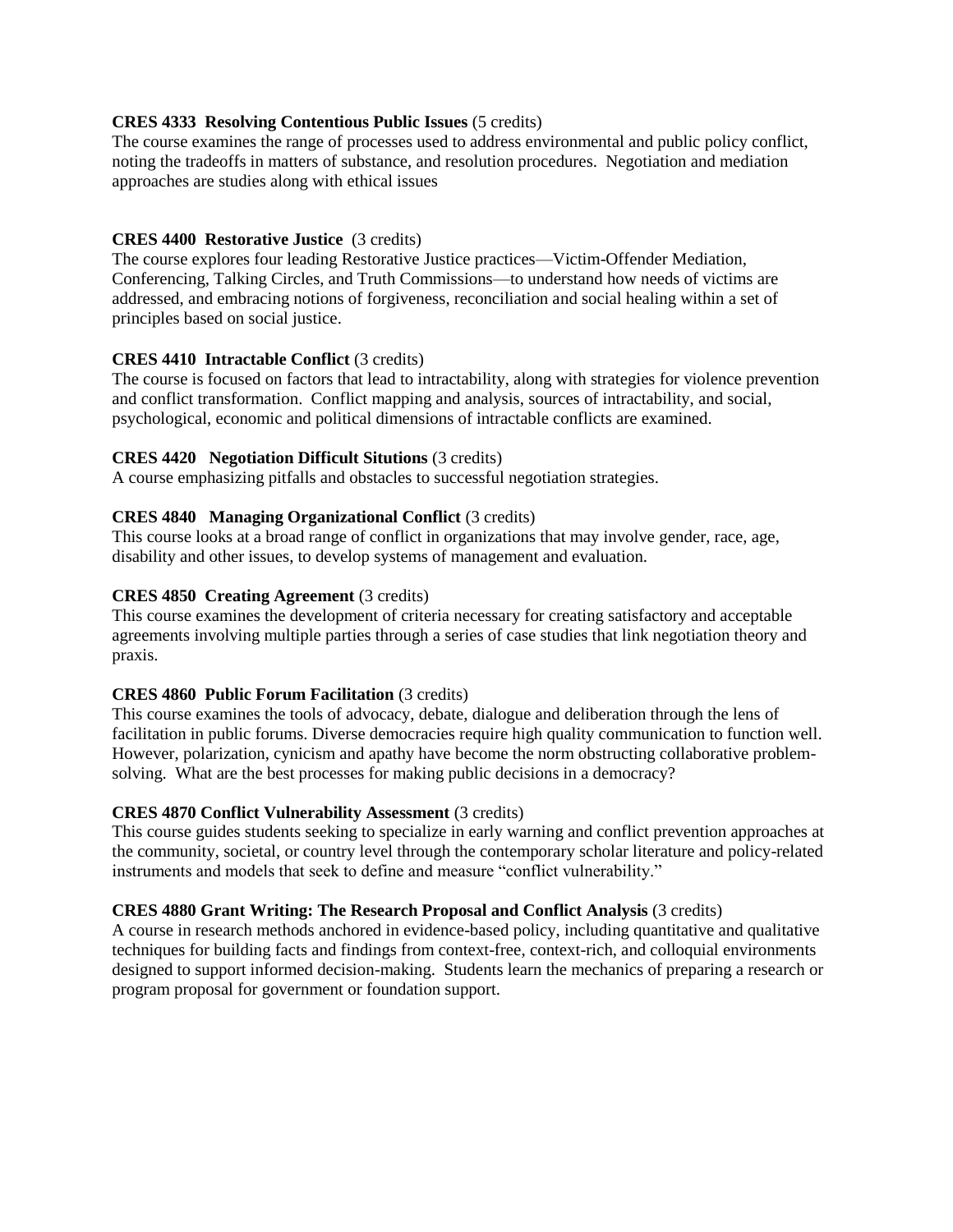## **Internship and Practicum**

*Purpose: to gain practical experience. The internship provides exposure to the practical world of Conflict Resolution and is supervised by a practitioner from outside the university; the practicum provides an integrative experience where students bring together the knowledge and skills acquired in the Conflict Resolution curriculum and is supervised by a faculty member at DU. An internship often means observing and assisting to learn about conflict resolution environments. The practicum means directly engaging as a full participant, for example, forming official agreements between disputing parties.*

#### **Internship Requirement**

All candidates for the M.A. degree in Conflict Resolution must complete an internship. The work, undertaken once a student matriculates in the graduate program (i.e. prior work experience will not fulfill the requirement) must be approved in advance by the Graduate Director. A student must work at least 100 hours in an internship position.

Proof of Internship completion: a student prepares and submits a report of the experience (3-5 pages) to the Graduate Director and secures a recommendation letter from the internship supervisor summarizing and evaluating work completed sent directly to the Graduate Director. Please note: if you have a campus GRA or GTA at the University of Denver, this experience, while valuable, is not eligible for meeting your internship requirement. Korbel has some funding for out-of-area internships.

#### **CRES 4981 Internship.** ( 1-5 credits)

A student may enroll for credit any quarter and repeatedly register for the same course designation over a different academic term for a maximum of 5 credits toward the degree. Registration for internship requires a special paper form that must be signed by the Graduate Director, and submitted by the student to the registrar. Once the internship has been completed, and documented by the student's report and supervisor's letter, a grade of "P" for "passing is submitted to the registrar. Although completion of an internship is required, actual registration in CRES 4981 is not required, but an option available to students.

#### **Practicum Requirement**

All candidates for the M.A. degree in Conflict Resolution must complete a practicum. The work, once a student has completed most of the core curriculum courses plus the mediation workshop (mandatory), *consists of a 13-week period—Spring term plus a few weeks in early Summer*—where students meet weekly with the professor to discuss the design, execution, and evaluation of conflict resolution interventions based on the cases they are assigned. It is divided into 2 sections—the basic practicum for all and an advanced practicum where students are put into groups depending on their specific substantive interests: Interpersonal, Environmental/ Public Policy, International.

Proof of Practicum completion: a student prepares a reflections report of the experience, a summary of what the student did, their strengths and weaknesses (3-5 pages) and submits it to the Graduate Director and (2) the faculty supervisor submits an evaluation of the student's practicum work to the Graduate Director.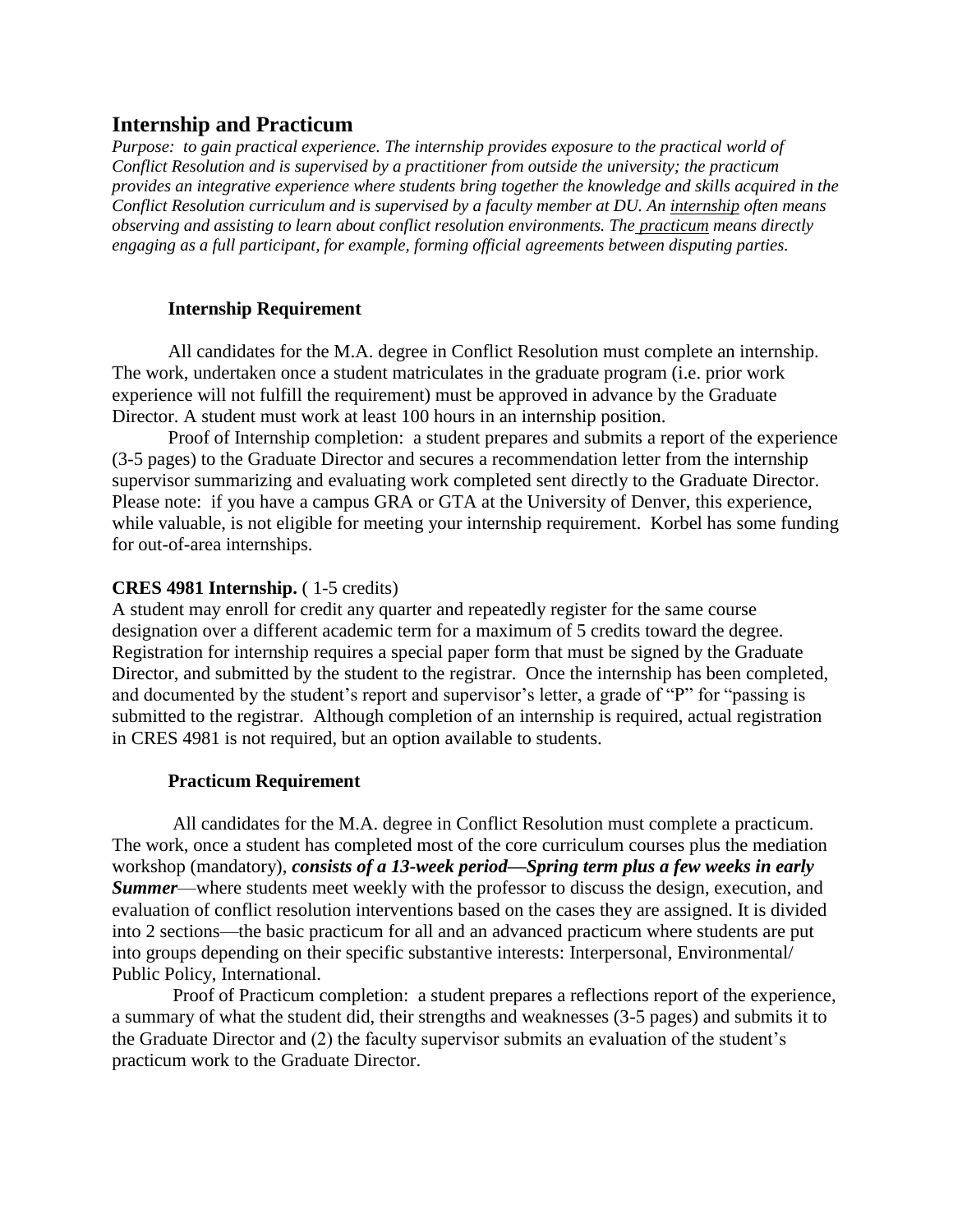#### **CRES 4971 Practicum.** (3 credits)

A student may enroll for Practicum upon completion of most core courses plus the mediation workshop. The practicum is a culminating experience that allows student to understand how a dispute can be resolved or transformed through non-violent, collaborative means. It includes supervised practice, classroom evaluation and discussion, and supporting activities. A letter grade (A-F) is assigned by the faculty supervisor(s) once all requirements have been met. A Practicum Orientation session is held during Fall quarter to explain operation and processes.

## **M.A. Thesis** (optional)

*Purpose: To demonstrate a student's ability to do an extended piece of research and analysis in an integrative experience.*

Candidates for the M.A. degree in Conflict Resolution may choose to prepare a thesis, a manuscript that usually runs between 100-150 pages of text. A thesis is written under the direction of a professor chosen by the student and graded by the professor with a letter grade. The thesis advisor must be a permanent member of the University of Denver faculty in Conflict Resolution; adjuncts and University College instructors are ineligible. An oral defense is scheduled after the thesis is given preliminary acceptance. The defense committee consists of three faculty members—a chair plus two others including the formal thesis advisor from the core faculty.

#### **CRES 4995 MA Thesis Research** (1- 5 credits)

This course allows a student to receive credit for work undertaken as part of thesis preparation. Thesis credit is optional, and "variable" meaning a student may register for 1, 2, 3, 4, or 5 credits (the maximum allowed). Registration for M.A. thesis requires a special paper form signed by the Graduate Director, and submitted by the student to the registrar. After a student successfully passes the oral thesis defense and without further revisions required in the manuscript, the student's advisor submits a letter grade.

## **Program Statement**

A document outlining courses, internship, practicum, and thesis (optional) to be completed for curriculum requirements. It must be submitted to the Graduate Director at the time you apply for graduation. A maximum of 15 qtr. transfer hours (about 3 classes of 3-credit semester hours) is allowed. Please use the format on the following page when submitting your program statement.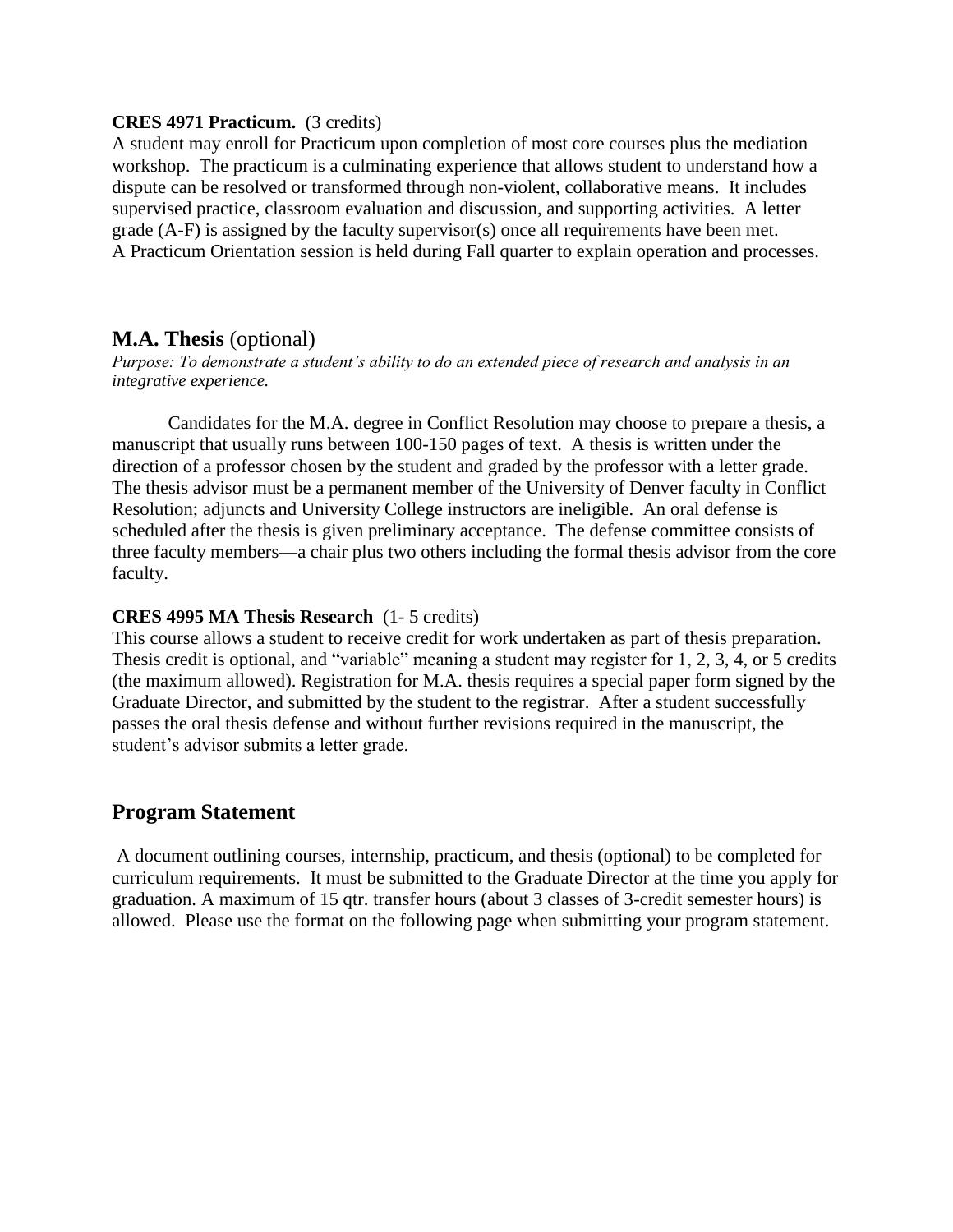## **Program Statement** (sample)

| Name:                              | Jane Doe                                              |            |                |
|------------------------------------|-------------------------------------------------------|------------|----------------|
| <b>Enrolled:</b>                   | September 2016                                        |            |                |
| <b>Graduation target:</b>          | November 2017 (15 months)                             |            |                |
| <b>Career Objective:</b>           | Human Resource Director for a Non-Profit Organization |            |                |
| <b>Previous Education:</b>         | B.A. Psychology, University of Colorado, 2014         |            |                |
| <b>Degree Program:</b>             | M.A. in Conflict Resolution (62 quarter credits)      |            |                |
| <b>Core Courses</b>                |                                                       | 26 credits | <u>Term</u>    |
| <b>INTS 4920</b>                   | <b>Conflict and Conflict Resolution</b>               | 5 credits  | Fall           |
| <b>COMN 4310</b>                   | Communication and Collaboration                       | 4 credits  | Fall           |
| <b>CRES 4221</b>                   | <b>Negotiation Theory and Practice</b>                | 3 credits  | Fall           |
| <b>CRES 4222</b>                   | Mediation Theory and Issues                           | 5 credits  | Winter         |
| <b>MGMT 4201</b>                   | <b>Persuasive Communications</b>                      | 2 credits  | Winter         |
| <b>MGMT 4301</b>                   | Organizational Behavior                               | 2 credits  | Spring         |
| <b>CRES 4225</b>                   | Conciliation and Reconciliation                       | 5 credits  | Spring         |
| <b>Practical Technique Courses</b> |                                                       | 4 credits  |                |
| <b>COMM 4701</b>                   | 40 Hour Mediation Training                            | 4 credits  | Winter         |
| <b>CRES 4971</b>                   | Professional Development (3 terms)                    | 0 credits  | Fall, Wtr, Spr |
| <b>Methodology Course</b>          |                                                       | 5 credits  |                |
| <b>CRES 4111</b>                   | Reflective Practice and Evaluation                    | 5 credits  | Fall (year 2)  |
| <b>Specialized Topics Courses</b>  |                                                       | 14 credits |                |
| <b>CRES 4333</b>                   | <b>Resolving Contentious Public Issues</b>            | 5 credits  | Fall           |
| <b>CRES 4410</b>                   | <b>Intractable Conflict</b>                           | 3 credits  | Winter         |
| <b>CRES 4400</b>                   | <b>Restorative Justice</b>                            | 3 credits  | Spring         |
| <b>CRES 4420</b>                   | <b>Negotiation Difficult Situations</b>               | 3 credits  | Spring         |
| <b>Internship</b>                  |                                                       | 5 credits  |                |
| <b>CRES 4981</b>                   | Internship                                            | 2 credits  | Winter         |
| <b>CRES 4981</b>                   | Internship                                            | 3 credits  | Spring         |
| Practicum                          |                                                       | 3 credits  |                |
| <b>CRES 4971</b>                   | Practicum                                             | 3 credits  | Spring         |
| <b>Electives</b>                   |                                                       | 5 credits  |                |
| <b>INTS 4517</b>                   | Politics of Deeply Divided Societies                  | 5 credits  | Fall (year 2)  |
| <b>Total</b>                       |                                                       | 62 credits |                |
| Graduate Director Signature        |                                                       | Date       |                |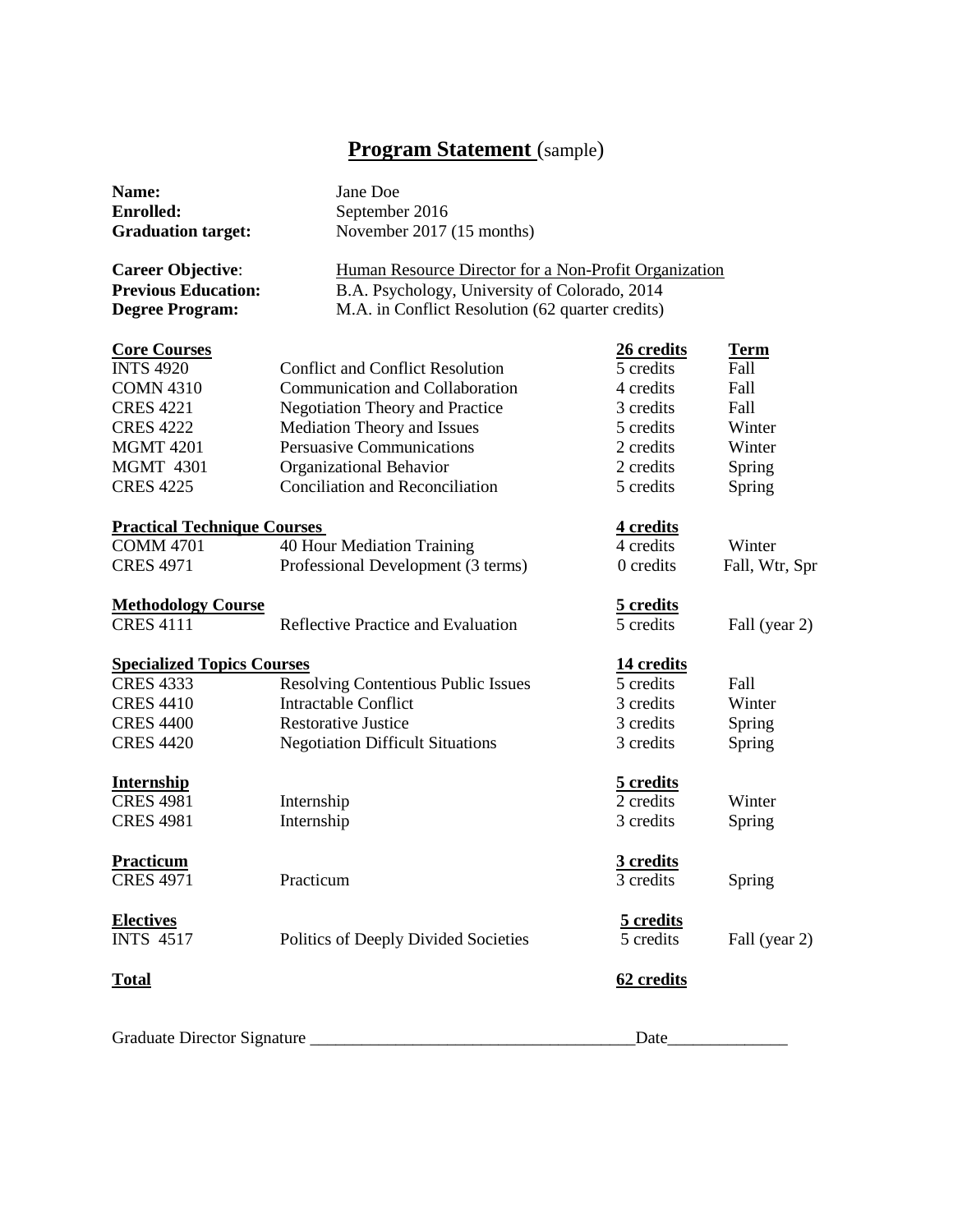## **Registration**

The University of Denver operates on the quarter system; each term is 10 weeks. Students register on-line through the "Banner system," except for Independent study (CRES 4991) Internship (CRES 4981) or MA Thesis (CRES 4995), which require manual, personal paper registration and a form signed by the Graduate Director of the program.

Courses in the Daniels College of Business require special registration procedures. Please contact [GradBus.Advising@du.edu](mailto:GradBus.Advising@du.edu) to get permission to enroll in the MGMT classes.

Courses in the Department of Communication require permission from the instructor or the chair of the Department, before Banner Registration can be completed.

Conflict Resolution M.A. students are permitted to enroll in classes at University College that may count towards their degree with the explicit approval of the Graduate Director.

All Conflict Resolution M.A. students are required to complete a 40-hour Mediation training class, which is the national standard of the Association for Conflict Resolution. It is offered through University College at DU (which carried a lower tuition than the traditional DU program) usually in the summer and in the winter terms. A student may complete this training off-campus through an accredited program and provide proof of completion documents (a syllabus, a certificate, proof of enrollment from course instructor) to the Graduate Director to be eligible for course waiver. A waiver does not reduce course credits required for graduation.

#### **Tuition and Scholarships**

Any admission award or GRA scholarship funds are applied to tuition payments for University of Denver traditional program classes during Fall, Winter, and Spring terms. The funds are distributed equally throughout the three academic quarters. These funds do not apply to any class enrollments at University College (where tuition is much lower), nor do they apply to Summer enrollment. For further questions, contact the Graduate Director.

#### **Financial Planning**

In view of tuition costs and complicated financing alongside questions about enrollments and course registrations, it is wise to lay out various alternative payment plans and implications available to Conflict Resolution M.A. students.

There are two separate tuition scales on campus: for the traditional DU program (including all CRES and all INTS classes) the cost per credit hour is \$1,258 up to 12 credits which remains flat up to 18 credits. For example  $$1258 \text{ X}$  12 = \$15,096, the total amount paid for enrolling in 18 hours of credit in the traditional program. For University College (COMM 40 hour Mediation Training), the per-credit cost is lower, currently around \$600 per credit hour.